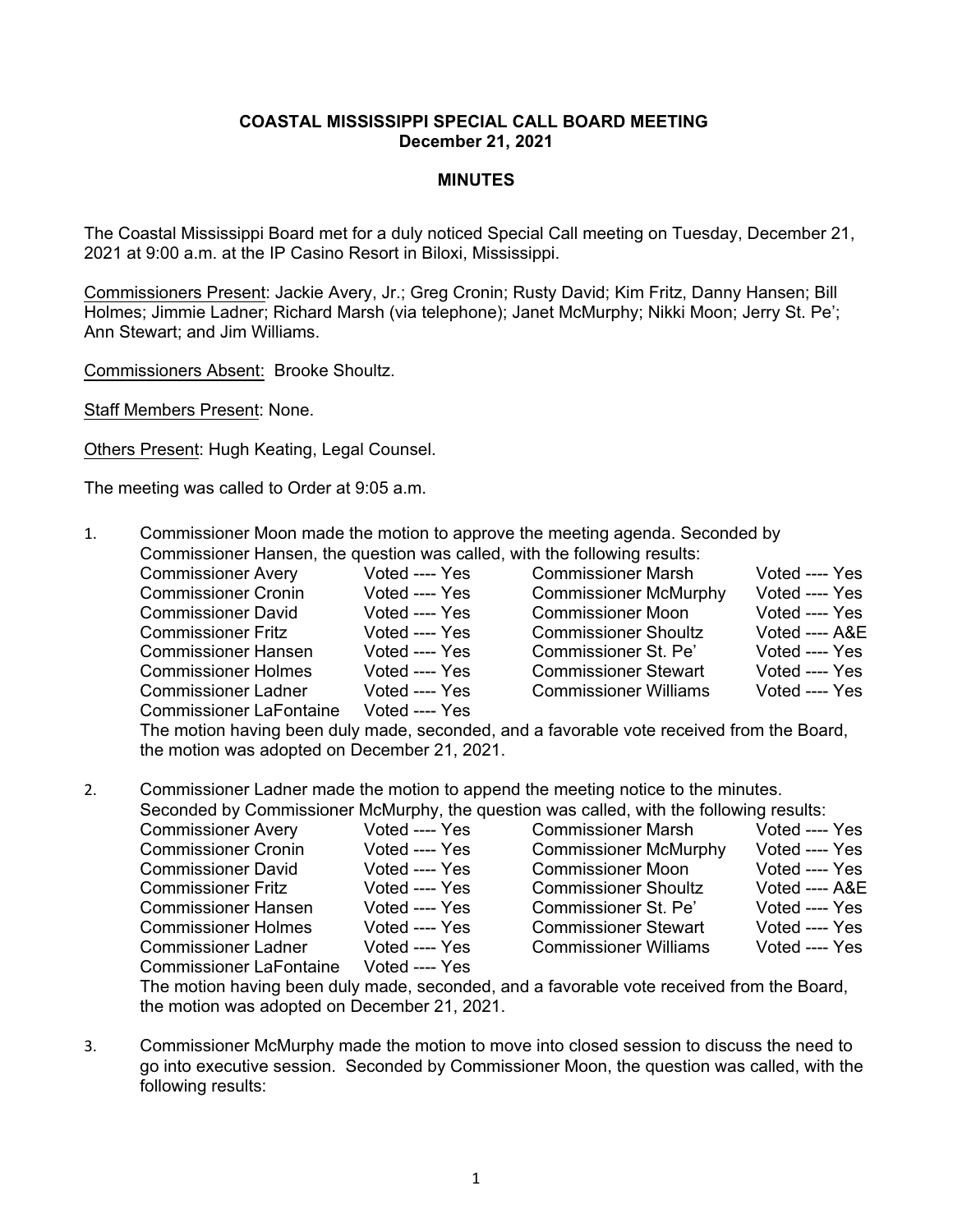| <b>Commissioner Avery</b>      | Voted ---- Yes | <b>Commissioner Marsh</b>    | Voted ---- Yes  |
|--------------------------------|----------------|------------------------------|-----------------|
| <b>Commissioner Cronin</b>     | Voted ---- Yes | <b>Commissioner McMurphy</b> | Voted ---- Yes  |
| <b>Commissioner David</b>      | Voted ---- Yes | <b>Commissioner Moon</b>     | Voted ---- Yes  |
| <b>Commissioner Fritz</b>      | Voted ---- Yes | <b>Commissioner Shoultz</b>  | Voted $---$ A&E |
| <b>Commissioner Hansen</b>     | Voted ---- Yes | Commissioner St. Pe'         | Voted ---- Yes  |
| <b>Commissioner Holmes</b>     | Voted ---- Yes | <b>Commissioner Stewart</b>  | Voted ---- Yes  |
| <b>Commissioner Ladner</b>     | Voted ---- Yes | <b>Commissioner Williams</b> | Voted ---- Yes  |
| <b>Commissioner LaFontaine</b> | Voted ---- Yes |                              |                 |

The motion having been duly made, seconded, and a favorable vote received from the Board, the motion was adopted on December 21, 2021.

4. Commissioner McMurphy made the motion to exit closed session. Seconded by Commissioner Williams, the question was called, with the following results:

| <b>Commissioner Avery</b>      | Voted ---- Yes | <b>Commissioner Marsh</b>    | Voted ---- Yes |
|--------------------------------|----------------|------------------------------|----------------|
| <b>Commissioner Cronin</b>     | Voted ---- Yes | <b>Commissioner McMurphy</b> | Voted ---- Yes |
| <b>Commissioner David</b>      | Voted ---- Yes | <b>Commissioner Moon</b>     | Voted ---- Yes |
| <b>Commissioner Fritz</b>      | Voted ---- Yes | <b>Commissioner Shoultz</b>  | Voted ---- A&E |
| <b>Commissioner Hansen</b>     | Voted ---- Yes | Commissioner St. Pe'         | Voted ---- Yes |
| <b>Commissioner Holmes</b>     | Voted ---- Yes | <b>Commissioner Stewart</b>  | Voted ---- Yes |
| <b>Commissioner Ladner</b>     | Voted ---- Yes | <b>Commissioner Williams</b> | Voted ---- Yes |
| <b>Commissioner LaFontaine</b> | Voted ---- Yes |                              |                |

The motion having been duly made, seconded, and a favorable vote received from the Board, the motion was adopted on December 21, 2021. It was reported that no official action was taken during closed session.

5. Commissioner Hansen made the motion to move into executive session to discuss personnel issues relating to the position of executive director. Seconded by Commissioner Moon, the question was called, with the following results:

| <b>Commissioner Avery</b>      | Voted ---- Yes | <b>Commissioner Marsh</b>    | Voted ---- Yes |
|--------------------------------|----------------|------------------------------|----------------|
| <b>Commissioner Cronin</b>     | Voted ---- Yes | <b>Commissioner McMurphy</b> | Voted ---- Yes |
| <b>Commissioner David</b>      | Voted ---- Yes | <b>Commissioner Moon</b>     | Voted ---- Yes |
| <b>Commissioner Fritz</b>      | Voted ---- Yes | <b>Commissioner Shoultz</b>  | Voted ---- A&E |
| <b>Commissioner Hansen</b>     | Voted ---- Yes | Commissioner St. Pe'         | Voted ---- Yes |
| <b>Commissioner Holmes</b>     | Voted ---- Yes | <b>Commissioner Stewart</b>  | Voted ---- Yes |
| <b>Commissioner Ladner</b>     | Voted ---- Yes | <b>Commissioner Williams</b> | Voted ---- Yes |
| <b>Commissioner LaFontaine</b> | Voted ---- Yes |                              |                |
|                                |                |                              |                |

The motion having been duly made, seconded, and a favorable vote received from the Board, the motion was adopted on December 21, 2021.

6. Commissioner Holmes made the motion to exit executive session. Seconded by Commissioner Moon, the question was called, with the following results:

| <b>Commissioner Avery</b>      | Voted ---- Yes | <b>Commissioner Marsh</b>    | Voted ---- Yes |
|--------------------------------|----------------|------------------------------|----------------|
| <b>Commissioner Cronin</b>     | Voted ---- Yes | <b>Commissioner McMurphy</b> | Voted ---- Yes |
| <b>Commissioner David</b>      | Voted ---- Yes | <b>Commissioner Moon</b>     | Voted ---- Yes |
| <b>Commissioner Fritz</b>      | Voted ---- Yes | <b>Commissioner Shoultz</b>  | Voted ---- A&E |
| <b>Commissioner Hansen</b>     | Voted ---- Yes | Commissioner St. Pe'         | Voted ---- Yes |
| <b>Commissioner Holmes</b>     | Voted ---- Yes | <b>Commissioner Stewart</b>  | Voted ---- Yes |
| <b>Commissioner Ladner</b>     | Voted ---- Yes | <b>Commissioner Williams</b> | Voted ---- Yes |
| <b>Commissioner LaFontaine</b> | Voted ---- Yes |                              |                |
|                                |                |                              |                |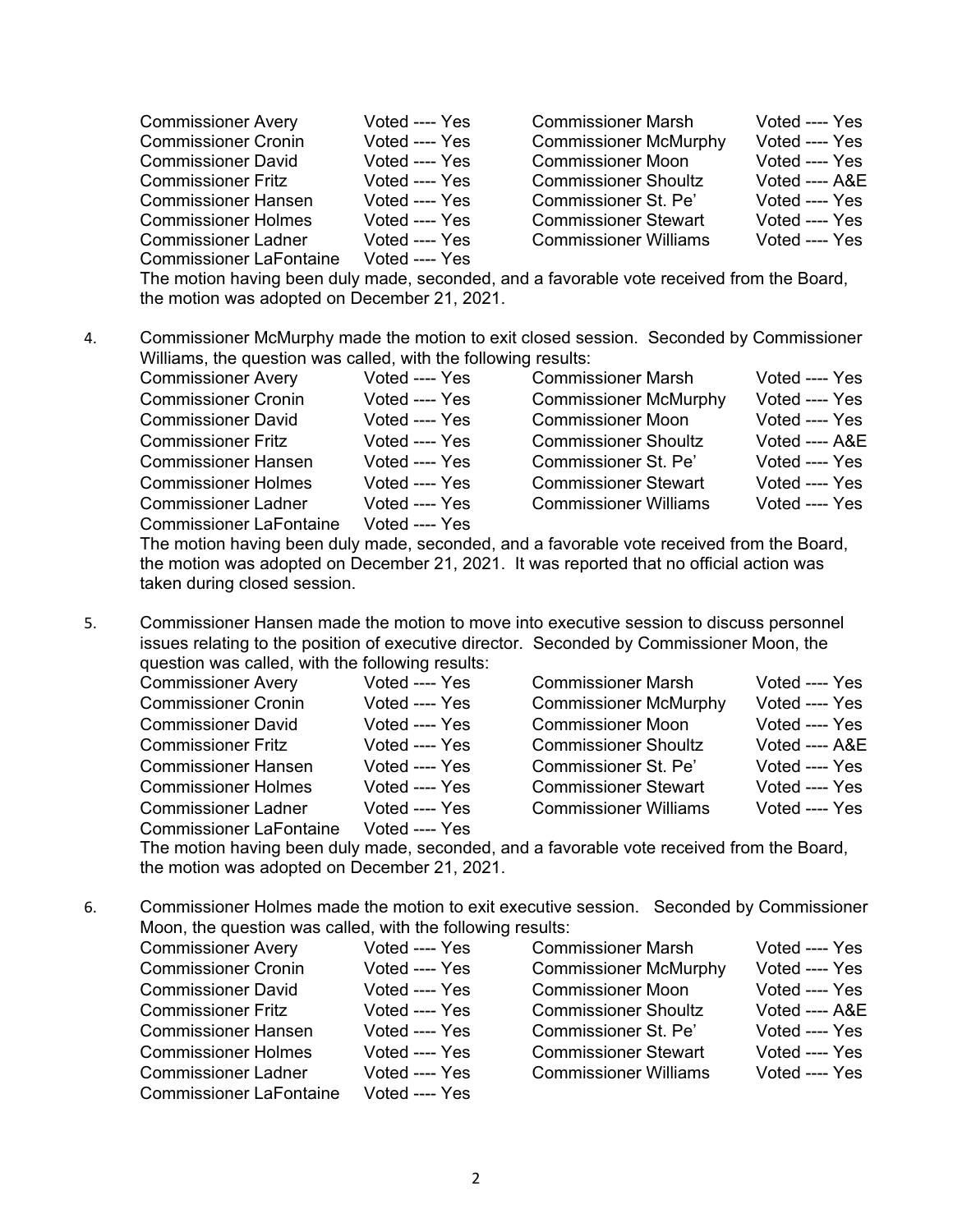The motion having been duly made, seconded, and a favorable vote received from the Board, the motion was adopted on December 21, 2021. It was reported that no official action was taken during executive session.

7. Commissioner Ladner made the motion to approve relocation expenses in the aggregate amount of \$20,000.00 for the successful candidates for the positions of executive director and director of sales. Seconded by Commissioner David, the question was called, with the following results:

| <b>Commissioner Avery</b>      | Voted ---- Yes | <b>Commissioner Marsh</b>                                                                                                    | Voted ---- Yes |
|--------------------------------|----------------|------------------------------------------------------------------------------------------------------------------------------|----------------|
| <b>Commissioner Cronin</b>     | Voted ---- Yes | <b>Commissioner McMurphy</b>                                                                                                 | Voted ---- Yes |
| <b>Commissioner David</b>      | Voted ---- Yes | <b>Commissioner Moon</b>                                                                                                     | Voted ---- Yes |
| <b>Commissioner Fritz</b>      | Voted ---- Yes | <b>Commissioner Shoultz</b>                                                                                                  | Voted ---- A&E |
| <b>Commissioner Hansen</b>     | Voted ---- Yes | Commissioner St. Pe'                                                                                                         | Voted ---- Yes |
| <b>Commissioner Holmes</b>     | Voted ---- Yes | <b>Commissioner Stewart</b>                                                                                                  | Voted ---- Yes |
| <b>Commissioner Ladner</b>     | Voted ---- Yes | <b>Commissioner Williams</b>                                                                                                 | Voted ---- Yes |
| <b>Commissioner LaFontaine</b> | Voted ---- Yes |                                                                                                                              |                |
|                                |                | The coordinate and a heart distributed a research of the distribution of a second coordinate distribution $\blacksquare$ and |                |

The motion having been duly made, seconded, and a favorable vote received from the Board, the motion was adopted on December 21, 2021.

8. Commissioner Moon made the motion to submit an offer of employment within forty-eight (48) hours to Candidate "A" for the position of executive director with a base salary in the amount discussed in executive session. Seconded by Commissioner Stewart, the question was called, with the following results:

| <b>Commissioner Avery</b>      | Voted ---- Yes | <b>Commissioner Marsh</b>    | Voted ---- Yes |
|--------------------------------|----------------|------------------------------|----------------|
| <b>Commissioner Cronin</b>     | Voted ---- No  | <b>Commissioner McMurphy</b> | Voted ---- Yes |
| <b>Commissioner David</b>      | Voted ---- Yes | <b>Commissioner Moon</b>     | Voted ---- Yes |
| <b>Commissioner Fritz</b>      | Voted ---- Yes | <b>Commissioner Shoultz</b>  | Voted ---- A&E |
| <b>Commissioner Hansen</b>     | Voted ---- Yes | Commissioner St. Pe'         | Voted ---- No  |
| <b>Commissioner Holmes</b>     | Voted ---- Yes | <b>Commissioner Stewart</b>  | Voted ---- Yes |
| <b>Commissioner Ladner</b>     | Voted ---- No  | <b>Commissioner Williams</b> | Voted ---- Yes |
| <b>Commissioner LaFontaine</b> | Voted ---- No  |                              |                |

The motion having been duly made, seconded, and a favorable vote received from the Board, the motion was adopted on December 21, 2021.

9. Commissioner Williams made the motion to submit an offer of employment to Candidate "B" for the position of executive director in the event Candidate "A" did not accept the offer of employment for said position. Seconded by Commissioner Hansen, the question was called,

with the following results:

| <b>Commissioner Avery</b>  | Voted ---- Yes | <b>Commissioner Marsh</b>    | Voted ---- Yes |
|----------------------------|----------------|------------------------------|----------------|
| <b>Commissioner Cronin</b> | Voted ---- Yes | <b>Commissioner McMurphy</b> | Voted ---- Yes |
| <b>Commissioner David</b>  | Voted ---- Yes | <b>Commissioner Moon</b>     | Voted ---- Yes |
| <b>Commissioner Fritz</b>  | Voted ---- Yes | <b>Commissioner Shoultz</b>  | Voted ---- A&E |
| <b>Commissioner Hansen</b> | Voted ---- Yes | Commissioner St. Pe'         | Voted ---- Yes |
| <b>Commissioner Holmes</b> | Voted ---- Yes | <b>Commissioner Stewart</b>  | Voted ---- Yes |
|                            | .              |                              |                |

Commissioner LaFontaine

Voted ---- Yes Commissioner McMurphy Voted ---- Yes Commissioner McMurphy Voted ---- Yes Commissioner Moon Voted ---- Yes Voted ---- Yes Commissioner Shoultz Voted ---- A&E<br>Voted ---- Yes Commissioner St. Pe' Voted ---- Yes Commissioner St. Pe' Voted ---- Yes Commissioner Stewart Voted ---- Yes Commissioner Ladner and Voted ---- Yes Commissioner Williams Voted ---- Yes<br>Commissioner LaFontaine Voted ---- Yes

The motion having been duly made, seconded, and a favorable vote received from the Board, the motion was adopted on December 21, 2021.